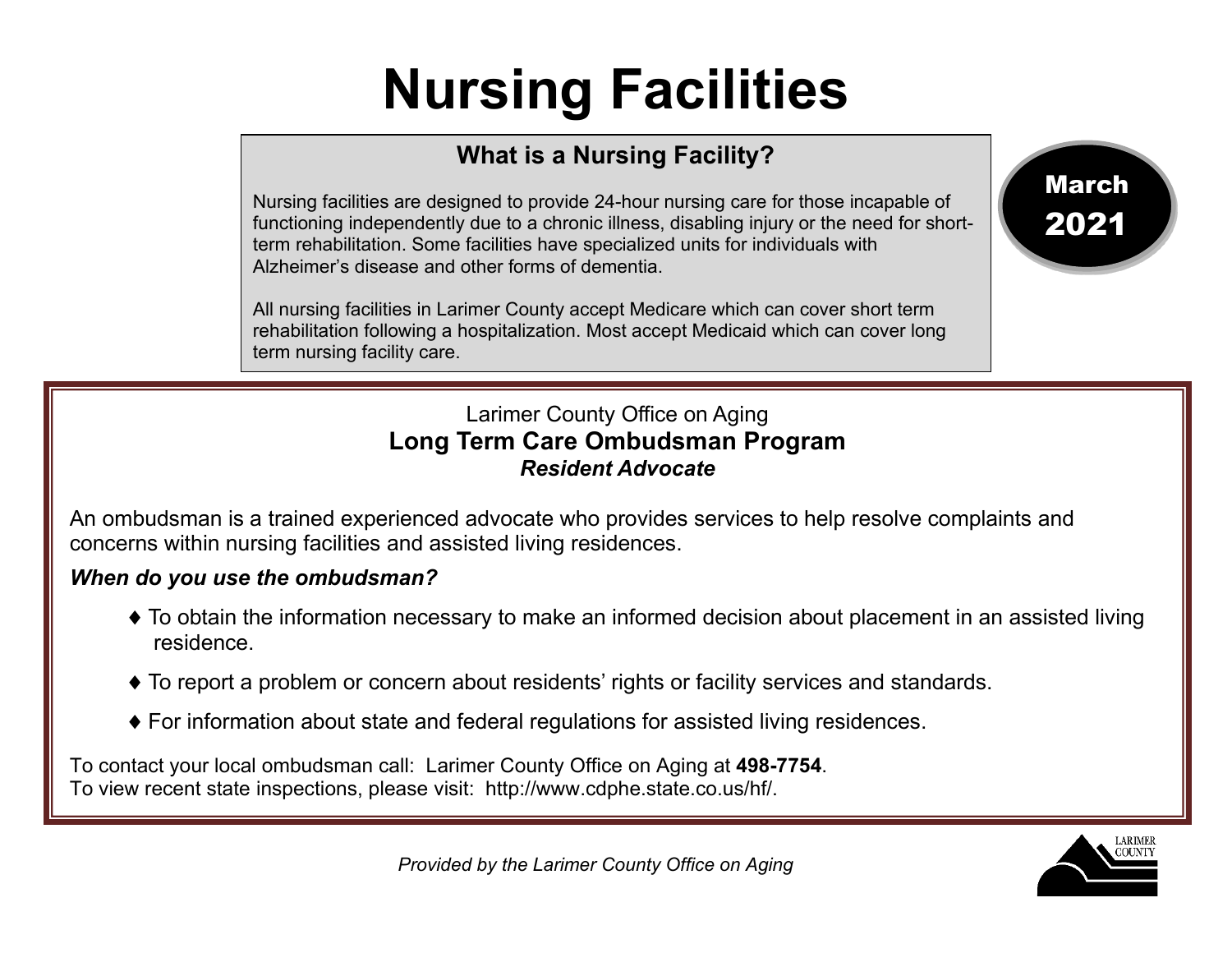| <b>Nursing Facility</b>                                                                                                                                    | <b>Daily</b><br><b>Rates</b> | <b>Facility</b><br><b>Size</b><br>$(H$ Beds) | <b>Rehab Services</b><br>Occupational (OT), Physical (PT),<br>Speech (ST), Respiratory (RT) | <b>Accept</b><br><b>Medicaid</b> | <b>PACE</b> | <b>VA</b>  | <b>Secured</b><br><b>Memory</b> |
|------------------------------------------------------------------------------------------------------------------------------------------------------------|------------------------------|----------------------------------------------|---------------------------------------------------------------------------------------------|----------------------------------|-------------|------------|---------------------------------|
| <b>Berthoud Care &amp; Rehabilitation</b><br>855 Franklin Avenue<br>Berthoud, CO 80513<br>970-532-2683                                                     | $$259 -$<br>\$358            | 76                                           | OT, PT, ST                                                                                  | <b>Yes</b>                       | <b>Yes</b>  | <b>Yes</b> | <b>No</b>                       |
| <b>Center at Rock Creek</b><br>4880 Ziegler Road<br>Fort Collins, CO 80528<br>970-223-4376<br>www.thesuiteshc.com                                          | $$275 -$<br>\$350            | 70                                           | OT, PT, ST, RT                                                                              | <b>No</b>                        | <b>Yes</b>  | <b>No</b>  | <b>No</b>                       |
| <b>Centre Avenue Health &amp; Rehab</b><br><b>Facility</b><br>815 Centre Avenue<br>Fort Collins, CO 80526<br>970-494-2140<br>www.columbinehealth.com       | $$330 -$<br>\$375            | 90                                           | OT, PT, ST, RT                                                                              | <b>Yes</b>                       | <b>No</b>   | <b>No</b>  | <b>No</b>                       |
| <b>Columbine West Health &amp;</b><br><b>Rehab Facility</b><br>940 Worthington Circle<br>Fort Collins, CO 80526<br>970-221-2273<br>www.columbinehealth.com | $$290 -$<br>\$330            | 100                                          | OT, PT, ST, RT                                                                              | <b>Yes</b>                       | <b>No</b>   | <b>Yes</b> | <b>Yes</b>                      |
| <b>Fort Collins Health Care Center</b><br>1000 S Lemay Avenue<br>Fort Collins, CO 80524<br>970-482-7925<br>www.savaseniorcare.com                          | $$275 -$<br>\$300            | 83                                           | OT, PT, ST, RT                                                                              | <b>Yes</b>                       | <b>Yes</b>  | <b>Yes</b> | <b>No</b>                       |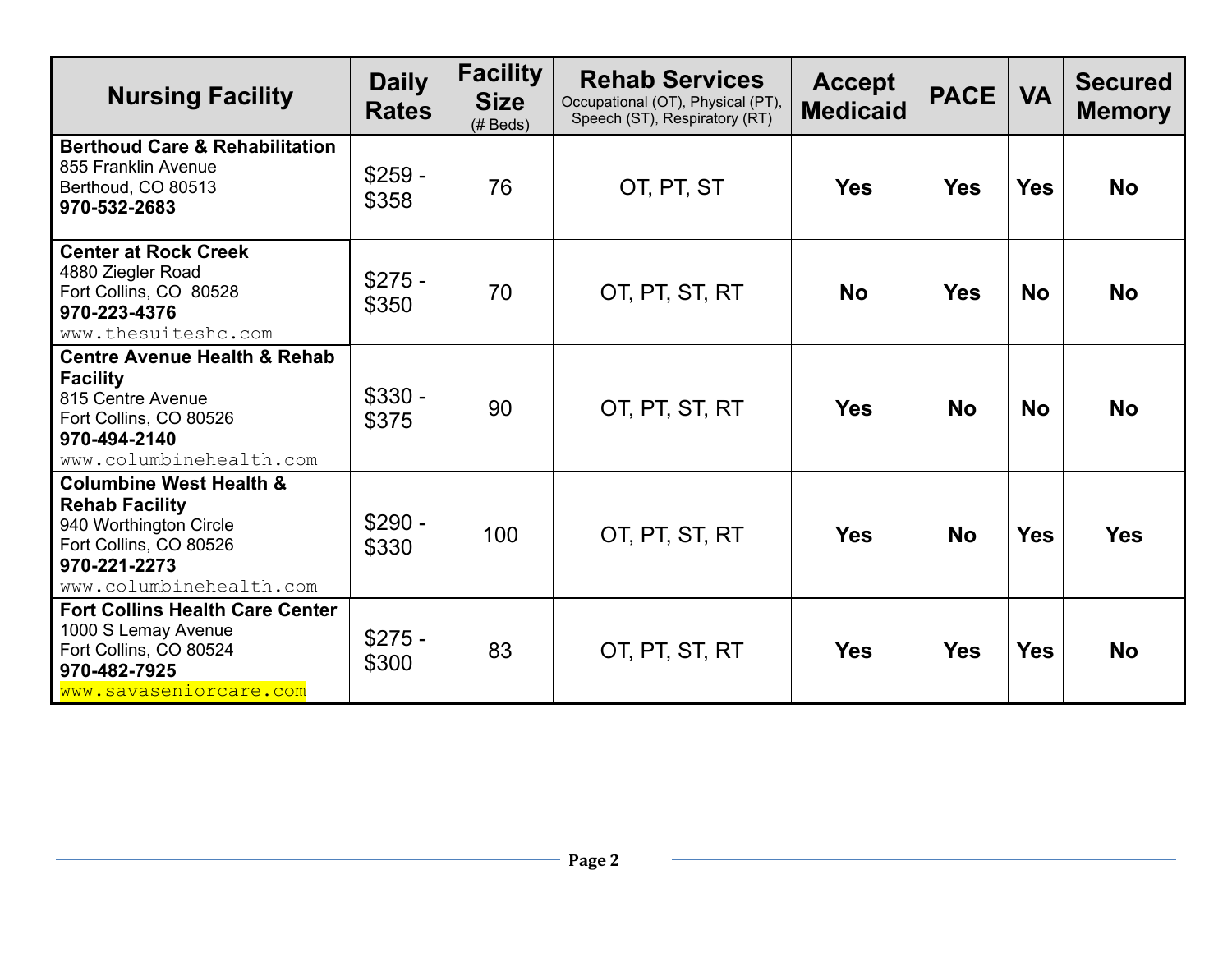| <b>Nursing Facility</b>                                                                                                                                 | <b>Daily</b><br><b>Rates</b> | <b>Facility</b><br><b>Size</b><br>$(H$ Beds) | <b>Rehab Services</b><br>Occupational (OT), Physical (PT),<br>Speech (ST), Respiratory (RT) | <b>Accept</b><br><b>Medicaid</b> | <b>PACE</b> | <b>VA</b> | <b>Secured</b><br><b>Memory</b> |
|---------------------------------------------------------------------------------------------------------------------------------------------------------|------------------------------|----------------------------------------------|---------------------------------------------------------------------------------------------|----------------------------------|-------------|-----------|---------------------------------|
| <b>Golden Peaks Care and</b><br><b>Rehabilitation Center</b><br>1005 E Elizabeth Street<br>Fort Collins, CO 80524<br>970-482-2525<br>www.qenesishcc.com | $$239 -$<br>\$325            | 60                                           | OT, PT, ST                                                                                  | <b>Yes</b>                       | <b>No</b>   | <b>No</b> | <b>Yes</b><br><b>All Female</b> |
| <b>Good Samaritan Society Fort</b><br><b>Collins Village</b><br>508 W Trilby Road<br>Fort Collins, CO 80525<br>970-226-4909<br>www.good-sam.com         | $$326 -$<br>\$366            | 64                                           | OT, PT, ST, RT                                                                              | <b>Yes</b>                       | <b>No</b>   | <b>No</b> | <b>No</b>                       |
| <b>Good Samaritan Society</b><br><b>Loveland Village</b><br>2101 S Garfield Avenue<br>Loveland, CO 80537<br>970-669-3100<br>www.good-sam.com            | $$323 -$<br>\$500            | 104                                          | OT, PT, ST, RT                                                                              | <b>Yes</b>                       | <b>No</b>   | <b>No</b> | <b>No</b>                       |
| <b>Green House Homes at Mirasol</b><br>490 Mirasol Drive<br>Loveland, CO 80537<br>970-342-2400<br>www.vivage.com/greenhouse                             | \$360                        | 90                                           | OT, PT, ST                                                                                  | <b>Yes</b>                       | <b>No</b>   | <b>No</b> | <b>No</b>                       |
| Lemay Avenue Health & Rehab<br>4824 S Lemay Avenue<br>Fort Collins, CO 80525<br>970-482-1584<br>www.columbinehealth.com                                 | $$315 -$<br>\$360            | 130                                          | OT, PT, ST, RT                                                                              | <b>Yes</b>                       | <b>No</b>   | <b>No</b> | <b>Yes</b>                      |